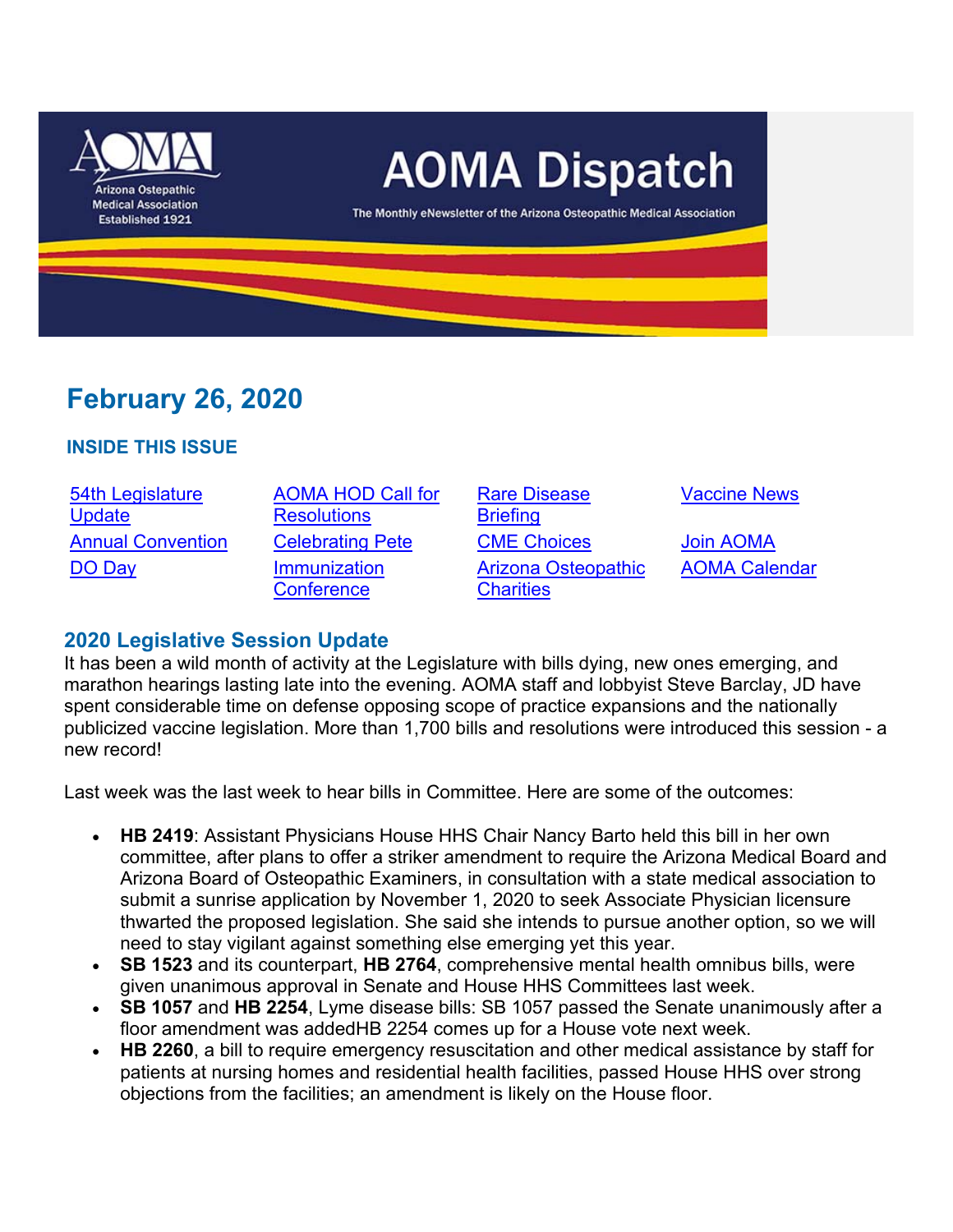- **HB 2420**, A bill reform on how health insurers handle step therapy requirements may be in trouble, due to all the insurer opposition.
- HB 2529, a bill to extend the current law on non-retaliation against health professionals by hospitals to third party contractors, is now awaiting House floor action; we have been working on a clarifying amendment.
- **HB 2532**, the uniform prior authorization form will likely pass.
- **SB 1152**, the Medical Student Loan Board revamp bill has been approved by the Senate Committee of the Whole.
- **SB 1168**, a bill to address Arizona's nursing shortage passed the full Senate last week, 59-0.
- **SB 1334**, a bill that went through the Sunrise process that expands the types of immunizations that pharmacists can administer, passed Senate HHS over the objections of the anti-vaccination advocates.
- **SB 1400**, a tobacco and vaping-related striker amendment, failed to pass Senate Commerce last Thursday after the anti-smoking advocates decided to oppose it.
- **SB 1439**, which creates informed consent requirements for breast implant surgery, passed Senate HHS unanimously.

Stay tuned for future AOMA Action Alerts on critical legislation and visit the AOMA Advocacy Resource Center for more information.

## **AOMA Annual Convention - Early Registration Ends March 8th!**

The early registration deadline for the AOMA 98th Annual Convention **has been extended to March 8, 2020**. This is the largest annual medical conference in Arizona and will be held April 1 - 5, 2020 at our **NEW LOCATION** at the Embassy Suites by Hilton. Save \$100 and register today at www.azosteo.org/2020Conv. The theme of the 2020 Convention is Finding Health. The AOMA designates this five-day CME event for 38.25 hours of AOA Category 1-A credit and has been approved for *AMA PRA Category 1 creditsTM*. Application has been filed for AAFP Prescribed credits. Determination of credits is pending.



### **Thank You to Everyone Who Attended DO Day**

More than 80 osteopathic medical students and physicians joined forces and descended upon the Arizona state capitol on Tuesday, February 18, 2020 to get an up-close view of government in action. Attendees learned about the ins and outs of the legislative process from AOMA President Christopher Labban, DO; AOMA Legislative Affairs Committee Chair Kit McCalla, DO; and contract lobbyist Steve Barclay, JD. DO Day at the Legislature Host State Treasurer Kimberly Yee shared advocacy advice and explained the role of the treasurer's office.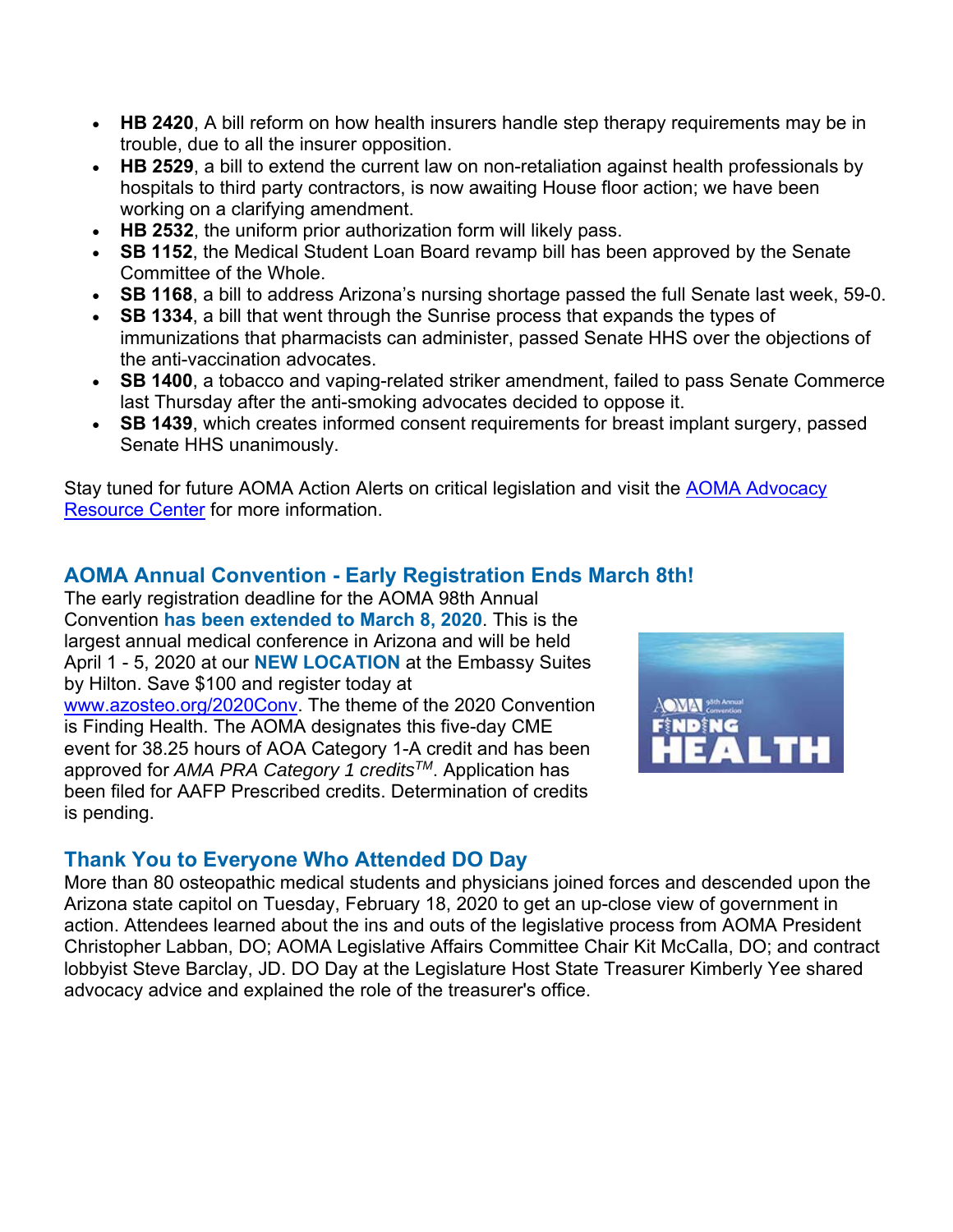

It was the last week of hearing bills in the various Senate and House Committees. The legislators who were scheduled to speak were tied up in their respective caucuses, so a lively game of Arizona legislative trivia kept everyone engaged. DOs and students met one-on-one with their state legislators to discuss issues important to the medical profession. Plan to join us for DO Day next year.

### **AOMA House of Delegates Call for Resolutions**

The AOMA is accepting resolutions for the upcoming AOMA House of Delegates meeting on Friday, April 3, 2020 during the AOMA 98th Annual Convention in Scottsdale.

The deadline to submit resolutions is February 27, 2020. Resolutions will be posted for review on the AOMA website no later than on March 3, 2020. You must be an AOMA member in order to submit resolutions, review the resolutions, and to participate in the resolution process on the floor of the AOMA House of Delegates. Please review the House of Delegates Primer and Resolution Process document before submitting a resolution and attending the House of Delegates meeting.

#### **This is your opportunity to have a direct say in the direction and policies of the AOMA.**

#### **Key Dates for Annual Convention House of Delegates**

- February 27, 2020 Deadline to submit resolutions
- March 3, 2020 Resolutions posted on AOMA website
- April 1, 2020 Board of Trustees meeting to review resolutions and make recommendations to the House of Delegates
- April 3, 2020 House of Delegates meeting at Embassy Suites by Hilton Scottsdale Resort, 5001 N. Scottsdale Road, Scottsdale, Arizona – 4:00 to 6:00 p.m.

Click here for more information about the AOMA House of Delegates, or if you have questions or need assistance, please contact AOMA at 602-266-6699 or send an email to communications@azosteo.org.

### **Celebrating Pete Wertheim, MS, DHL**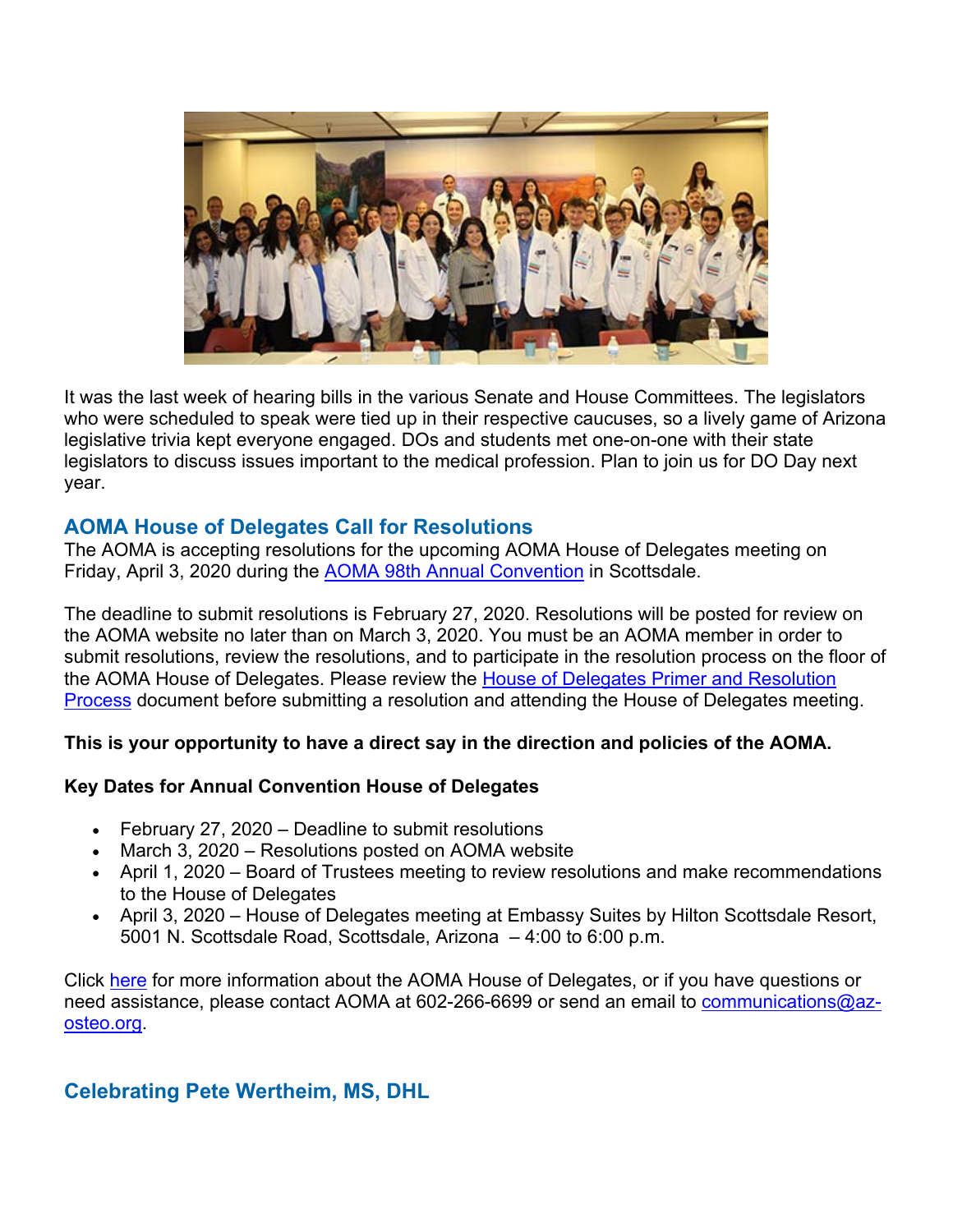On Saturday, February 22, 2020, family and friends gathered to celebrate former AOMA Executive Director Pete Wertheim.

There was lots of love in the room as Pete was awarded a Doctorate of Human Letters from A.T. Still University and received Honorary Life Membership in the AOMA.



Many thanks to Robin Bibb and Lindsey Post from Summit Healthcare Services for providing the delicious food, John McElligott and the staff at Maricopa County Medical Society for the venue and logistics, and the AOMA Board of Trustees and Staff for creating a memorable day.

We love you Dr. Wertheim!

### **27th Annual Arizona Immunization Conference**

Registration is now open for the 27th Annual Arizona Immunization Conference sponsored by the Arizona Department of Health Services.

**When**: April 22 & 23, 2020 **Where**: Desert Willow Conference Center,4340 E Cotton Center Blvd, Phoenix, Arizona 85040 **Early Bird Registration By March 6, 2020:** \$25 **Register:** https://azdhs.gov/preparedness/epidemiologydisease-control/immunization/index.php#annual-conference



**Rare Disease Briefing: Access to Healthcare**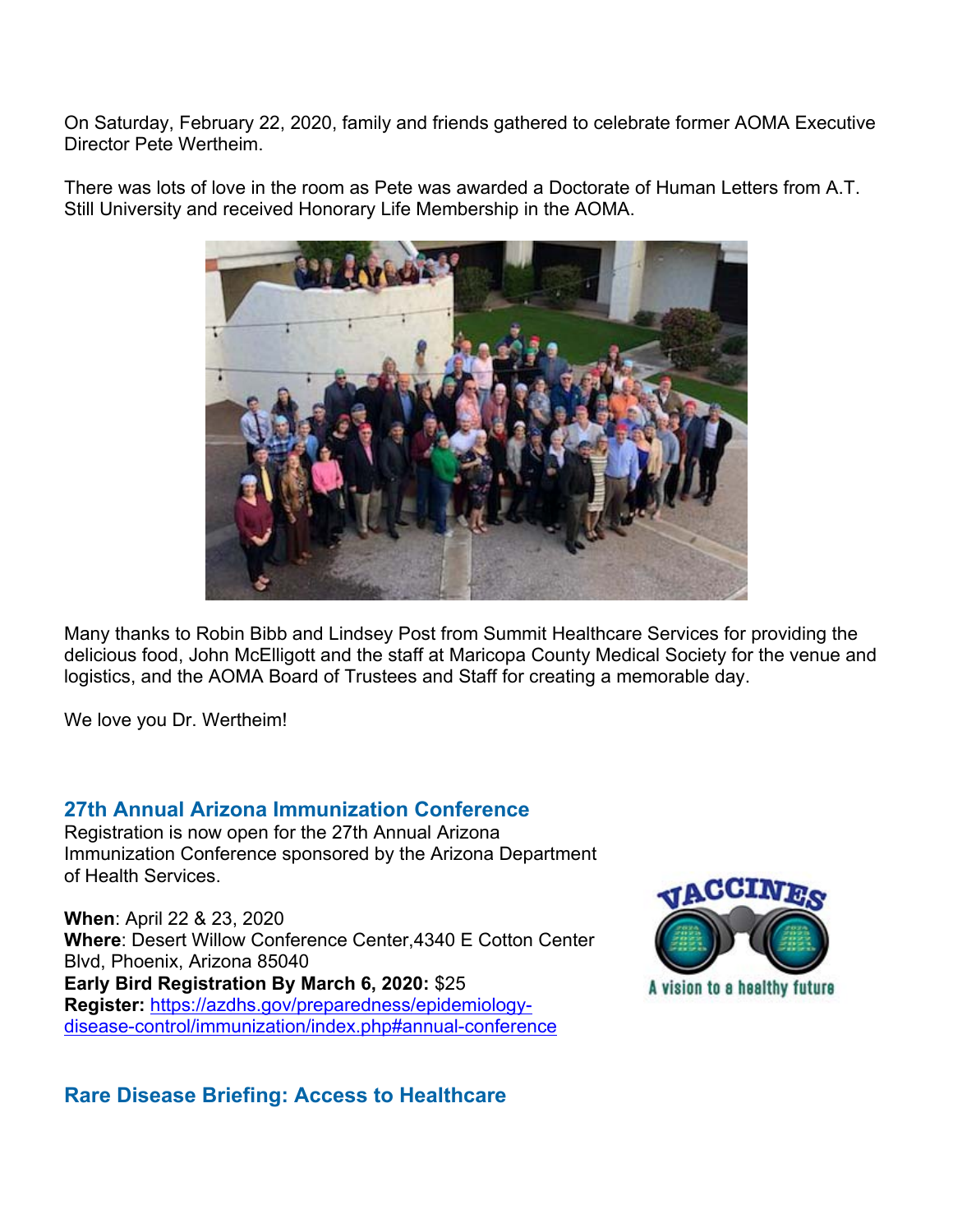The State of Black Arizona is encouraging the increased awareness, early diagnosis, and access to quality care specifically highlight rare diseases that disproportionately impact the African American population. Join providers, patients, experts, and law makers for a community conversation with Rep. Amish Shah, MD (LD 24) on Thursday, March 12, 2020 from 3 to 5 pm in the Copper Conference Room in the Offices of the Arizona House of Representatives, 1700 West Washington Street, Phoenix, Arizona 85007.

Registration is available at https://stateofblackarizona.org/cc\_rarediseases

For more information, call 602-888-4675 or email info@stateofblackarizona.org

## **Choices in Continuing Medical Education**

The Arizona Osteopathic Medical Association is a premier provider of continuing medical education (CME). Accredited as a sponsor of AOA Category 1A credit, AOMA offers more than 50 hours of CME each year. Additionally, the AOMA Annual Convention and Fall Seminar are submitted for American Academy of Family Physicians prescribed credits. Now you have a third choice for your CME hours: *AMA PRA Category 1 creditsT*M. Through an agreement with Touro University Nevada College of Osteopathic Medicine, an ACCME-accredited provider of continuing medical education, you may earn either AOA or AMA credits when you attend an AOMA-sponsored CME event.



www.docme.org

And don't forget DOCME offers on demand CME online at www.docme.org.

The choice is yours.

## **Silent Auction Items Needed for Arizona Osteopathic Charities**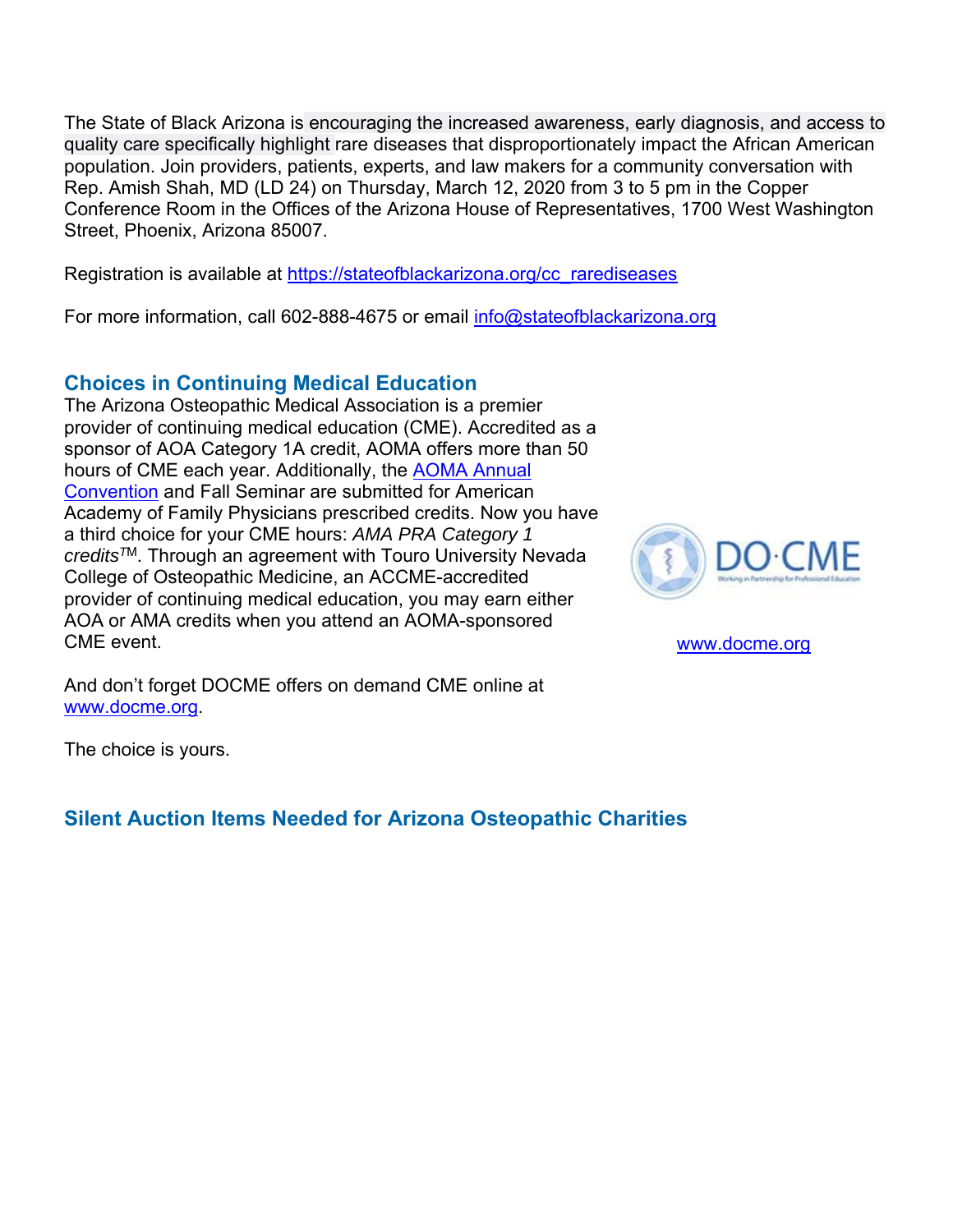The annual Arizona Osteopathic Charities Silent Auction will be held Saturday, April 4, 2020 at the Embassy Suites by Hilton Scottsdale Resort. Proceeds from the auction help the Charities achieve its mission in building a healthier community through the support of osteopathic medical education and community health improvement projects in Arizona. Can you help us with a donation? You contribution can be something as simple as a gift certificate from a local business, a bottle of wine, or tickets to an athletic or theatrical event. All donations are greatly appreciated and are tax deductible. Contact Sharon Daggett at charities@azosteo.org.





# **Positive Returns On Your Membership Investment**

www.az-osteo.org/BusinessPartners

AOMA's Business Partners Program provides immediate access to national and local high-quality providers. Special rates have been negotiated and we have tested their ability to provide exceptional service for our association members.



#### **DOBRUSIN BURG FINANCIAL & TAX ADVISORS**

**Financial Services** Jeffrey Burg, AID, CRPC, CRPS Founding Partner 480-681-0200 jeff@dobrusinburg.com www.dobrusinburg.com



**Real Estate Services** Tracy Alternus.CCIM 602-277-8558 taltemus@ensemble.net www.ensemble.net

Know a trusted business you would recommend as an AOMA Business Partner? Contact us at communications@az-osteo.org or 602-266-6699.

#### **Patients are Looking for YOU!**



# Join AOMA

**Not an AOMA Member?**  Join today and be a part of the 98-year tradition of the Arizona Osteopathic Medical Association!

Membership in AOMA is an affordable vehicle to keep abreast of national and local issues,

**Arizona Vaccine News**